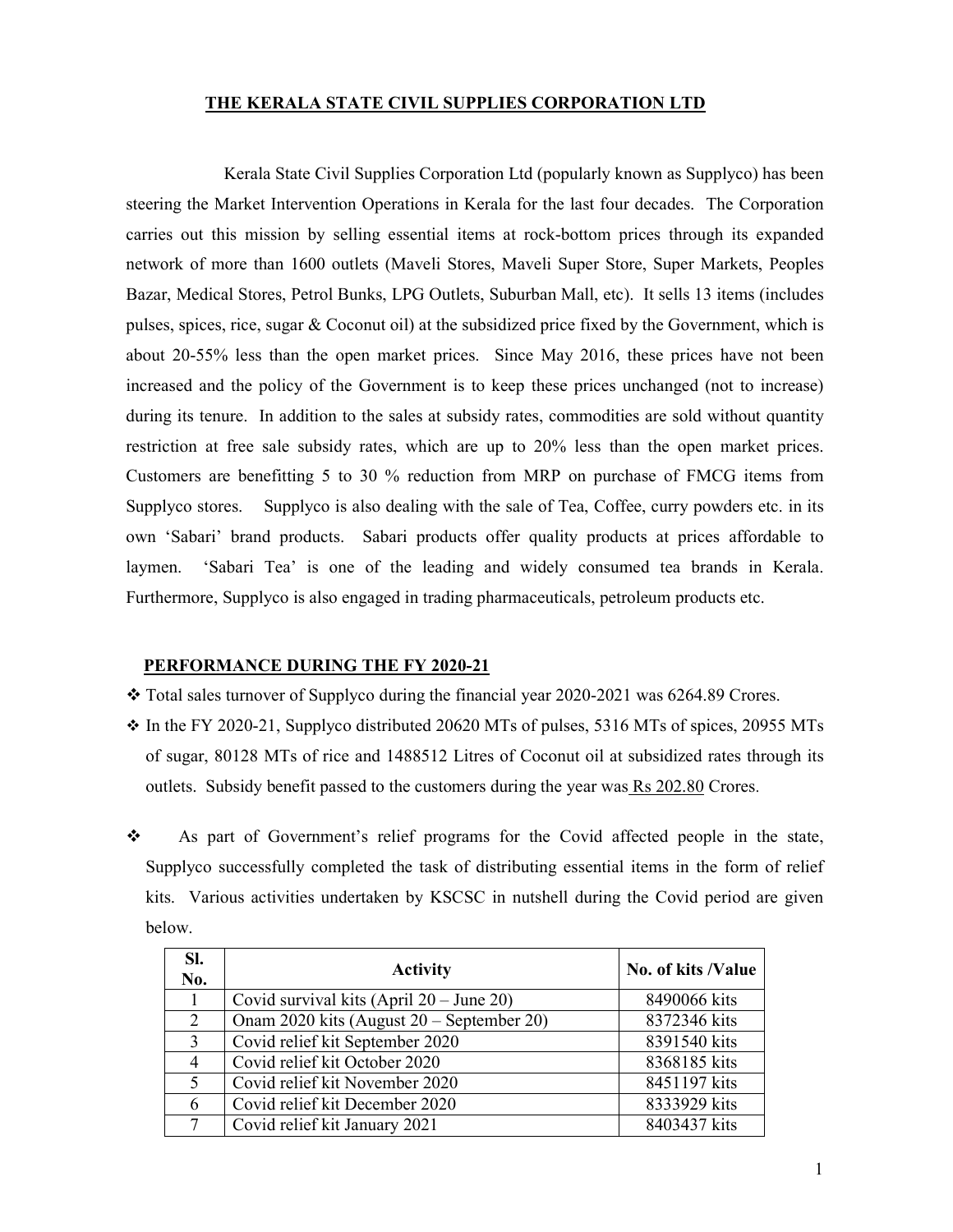|                 | Covid relief kit February 2021           | 8473185 kits   |
|-----------------|------------------------------------------|----------------|
|                 | Covid relief kit March 2021              | 8475139 kits   |
| 10              | Kits to persons under quarantine         | 21800 kits     |
|                 | Kits to welfare institutions             | 65000 kits     |
| 12 <sup>°</sup> | Commodities issued to community kitchens | Rs 89.88 Lakhs |

**During the current FY 2021-22 (up to 03.09.2021)** 

| SI.<br>No. | <b>Activity</b>                              | No. of kits /Value |
|------------|----------------------------------------------|--------------------|
|            | Covid relief kit April 2021                  | 8576854 kits       |
|            | Covid relief kit May 2021                    | 8529179 kits       |
|            | Covid relief kit June 2021                   | 8362979 kits       |
| 4          | Onam 2021 kits (August 2021– September 2021) | 8692064 kits       |

 Food kits were also distributed to school children (Pre Primary/Lower Primary/Upper Primary) as Food Security Allowance (FSA). As per the request of Education Department, Supplyco distributed following number of kits in 4 stages.

| SI.<br>No.   | <b>FSA</b> for the months   | No. of kits     |
|--------------|-----------------------------|-----------------|
|              | March 2020 - May 2020       | 26.26 Lakh kits |
| 2            | June 2020 - August 2020     | 27.26 Lakh kits |
| $\mathbf{3}$ | September 2020 - March 2021 | 27.36 Lakh kits |
|              | April 2021 – August 2021    | 29.50 Lakh kits |

 Food Kits namely 'Vayoposhanam Kits' were also distributed to inmates of institutions/Old age homes under Social Welfare Department.

 Fishermen Kits were issued to the Fishermen registered under Fisheries Department as follows.

> 2020 – 99735 kits 2021 – 134276 kits

 $\bullet$  As part of face lifting, Supplyco modernized 55 outlets in the FY 2020-21. In the financial year 2020-21, Supplyco started 32 new outlets in the state, out of which 12 were in panchayaths where there were no outlets yet. Besides Supplyco also crossed a milestone of having its presence in all the panchayaths in the state.

## **Paddy Procurement**

At present Supplyco, on behalf of the State Government, is paying one of the highest procurement price in India to farmers ie @ Rs.28/kg during the running season i.e KMS 2021-22. During last season 7.65 LMT paddy has been procured and Rs.2101.9 Crores have been paid as cost of paddy to 2.52 lakh farmers in the state. This is the highest quantity and number